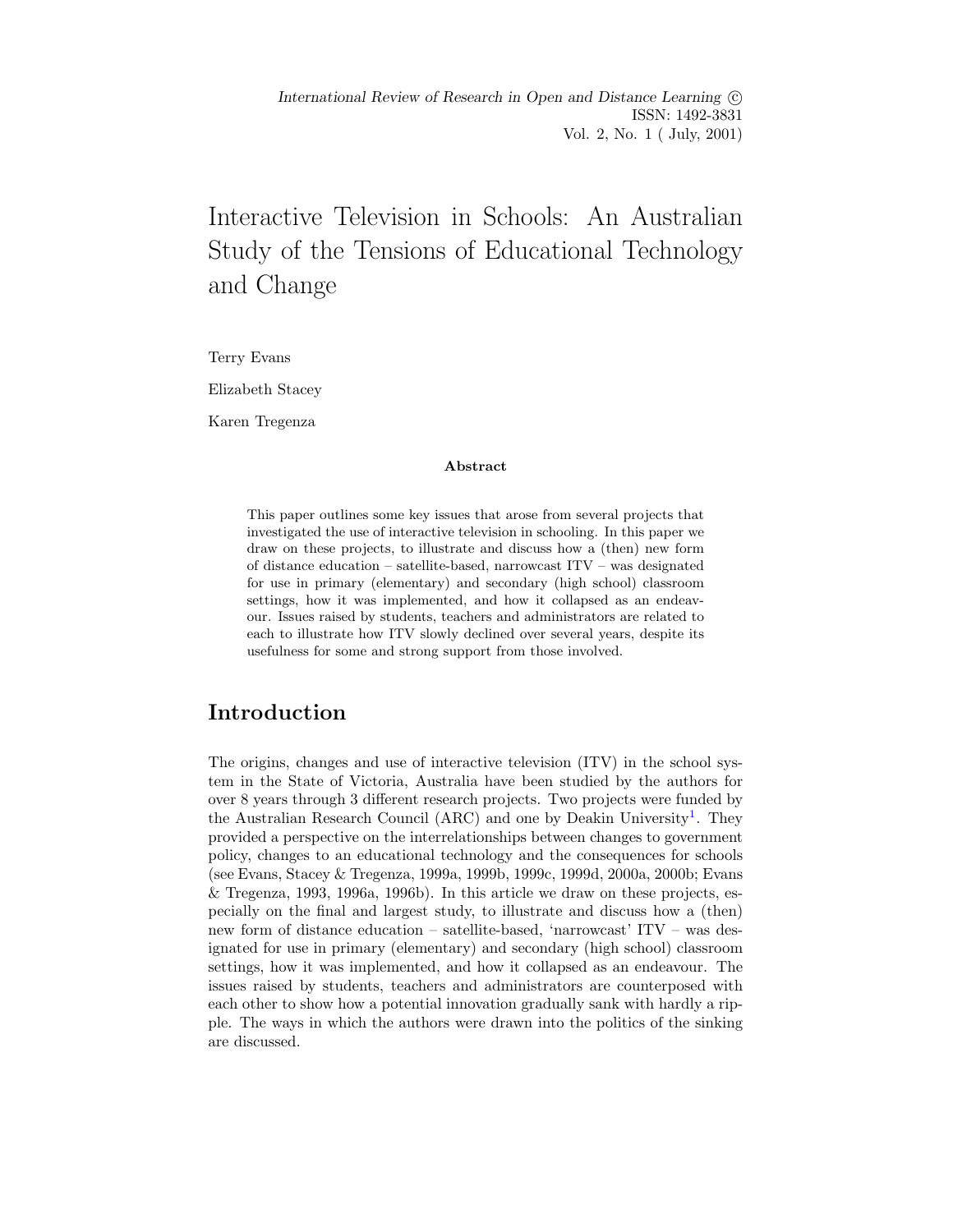## Context

Victoria is the second most populous (about four million people) and second smallest in area (about the size of Britain) of the Australian states. It has a significant rural population and some isolated communities. The first correspondence schooling in Australia commenced in Victoria, and schooling through distance education continues until today, although it is the other mainland states and the Northern Territory, with their far more remote and vast spaces, which retain a stronger profile in schooling at a distance, particularly through the Schools of the Air. The use of satellite, cable and, increasingly, digitised forms of ITV broadcasting and "narrowcasting" has become an important feature of distance schooling in countries where geography, demography and/or climate make it difficult to provide efficient traditional schooling across the range of curricula required of schools. Canada and Scandinavia are two other examples of ITV being significant in schooling (Haughey & Roberts, 1996; Meisalo, 1996). In Australia, Victoria's SOFNet (Schools of the Future Network) is arguably the most widespread system-wide ITV provision of any similar school system in the world (Aliani, 1995).

The origins of the use of ITV in the school sector in Victoria go back to 1992. The Labor (centre-left) government's Directorate of School Education (DSE) provided two professional development courses for teachers through 88 postprimary and Technical and Further Education colleges in regional and rural areas using satellite transmitted interactive television (ITV). Programs consisted of live one-way television transmission with the interaction sustained by live telephone link, or delayed fax. ITV was a marked change from the usual approach to the professional development of teachers in Victoria which was (and mostly is) usually completed either during school hours, professional development days or during evenings, weekends and holidays. The potential time and cost reduction of using ITV, especially for country teachers and schools, was seen as substantial.

In 1993 the Labor Government lost office in a landslide election to a Liberal – National Party (centre-right) coalition. The new government had a strong reform agenda which was congruent in style and intended outcomes with many, especially right-leaning, Western governments. Schooling was an important area for reform for this Government. Its goals were to reduce costs, reduce the influence of the unions, increase accountability measures, and refocus the curricula and the testing and assessment systems. Perhaps contradictorily, the new government also sought to centralise political and bureaucratic control over schools, whilst simultaneously devolving more responsibilities to them (including budgets).

The Coalition Government's policy for school reform was entitled Schools of the Future and it served as a counterpoint to the less rosy actions it was taking. Within its first months the stage was set for massive staff reductions (in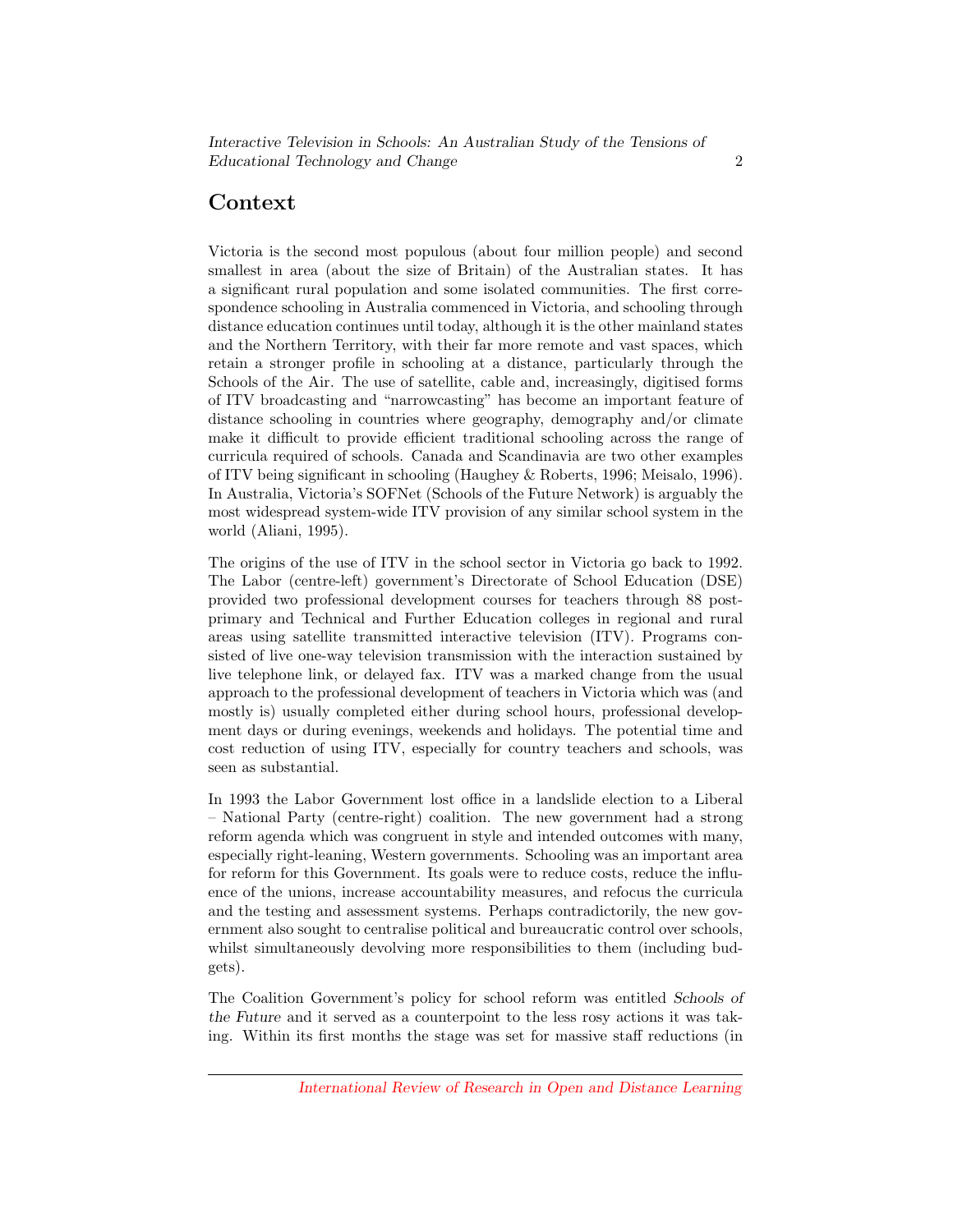teaching, support and regional administrative positions) together with school closures and amalgamations. These cuts to the education budget were said to be necessary to help reduce state debt, and to provide the capacity to reorganise schools and equip them with new technology, hence, build the Schools of the Future. As part of this future, the Minister of Education decided that ITV would be expanded into a statewide network for all government schools, with non-government schools being invited to join. Schools were provided with a satellite receiving dish, decoder and wiring to one room. It was decreed that the system would now be titled 'SOFNet', which stood for 'Schools of the Future Network'.

Significantly, SOFNet programs were to be vastly expanded to have a central role in providing teaching and support for key curriculum areas, and also for the dissemination of 'corporate' information, alongside its original professional development brief. In an unrelated part of the Schools of the Future policy, the Government issued directives that at least one Language Other Than English (LOTE) be offered in primary schools, and at least two in secondary schools. It also required a boost in the level of science and technology studies, and a revised Victorian Certificate of Education (VCE – Year/Grade 11 and 12 assessment) was introduced. As there were considerable shortages of teachers qualified to teach in the LOTE, science and technology areas, especially in rural and remote schools, SOFNet was marshalled to support these directives. Hence, its mandate to offer teaching and support for these key curriculum areas came to dominate the transmission times and program resources although other programs were produced on particular subjects, such as on welfare and career matters.

By 1997, the Department of Education (the Coalition Government renamed the DSE the  $DoE$  – in Australia it is common for new governments to rename their departments, despite the costs and disruption involved) was reporting that 600 hours of programs were broadcast, 2,500 schools participated and an estimated 100,000 students learned another language via SOFNet (Victorian Department of Education, 1997). The main program series were Science and Technology Education in Primary Schools (STEPS) and Primary Access to Languages via Satellite (PALS). These two programs dominated the transmissions, especially PALS as it had different transmissions for the languages it covered: Italian, Indonesian, Mandarin, Japanese, French and German. Similar secondary programs, SALS (Secondary Access to Languages via Satellite), were also developed.

Until 1998 students from anywhere in Victoria, and from a few ITV-connected schools in South Australia and New South Wales, were able to participate in each program live-to-air. They talked by phone with the teacher (presenter) in the studio. Somewhat contentiously, as is explained later, after 1998 the opportunities to interact were ceased or greatly curtailed to the extent that SOFNet became more of a video distribution network for schools to record their own video-cassettes of the programs.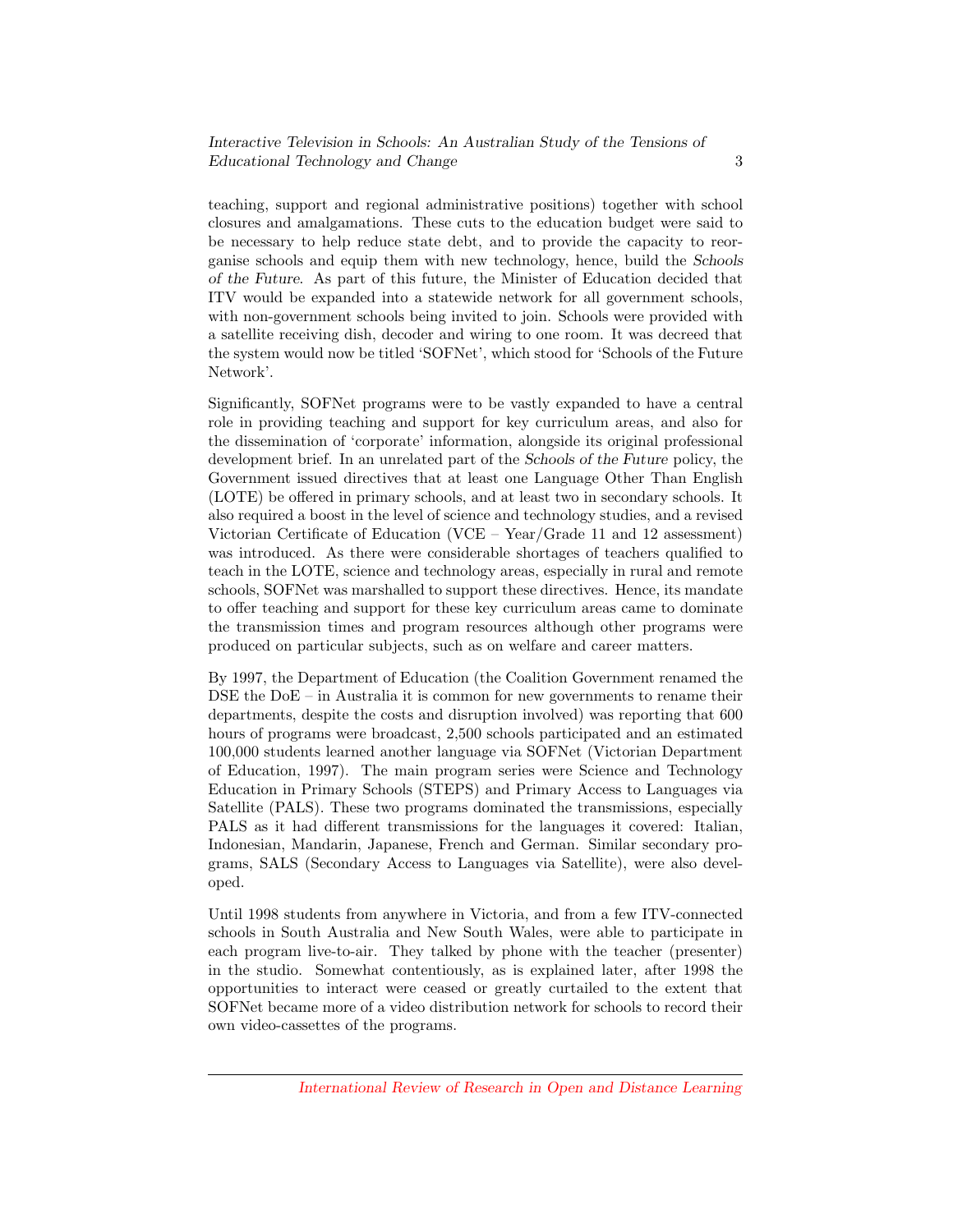Alongside the programs delivered by SOFNet, participating schools received comprehensive materials comprising a list of resources required for each program, the expected student outcomes, a brief summary of the program format, and detailed descriptions of the activities to be undertaken. The interactive programs were either weekly or fortnightly, and of 30 minutes or 1 hour duration, depending on curriculum area and the year level. Typically, teachers were expected to prepare for each program, and to have their students complete work and activities before and/or afterwards. By 2000 there was an increasing use of e-mail and of a SOFNet Web site to complement and enhance the programs.

From the outset when ITV was first seen as a professional development medium for teachers in rural and remote schools, the intention was that other members of the community could use the facilities outside of schools' transmission times. Therefore, some community, professional and government organisations used the ITV system for either special individual programs, or even series. Examples are programs on matters of public health for community health staff, or on mandatory reporting of child-abuse for teachers, child-care workers, and health professionals. ITV was also used for special schools programs. A good example is the "Communicating over the Catchment" programs that were transmitted annually for 3 years. The programs were a form of student conference around conservation and environmental issues, principally focused on the Murray-Darling River basin. Each year it was developed and broadcast live from Melbourne Zoo with support from the Murray-Darling Basin Commission. The program consisted of 2, 1 hour programs about conservation issues, using students' activities and school locations. It provided students with the capacity to interact live with zoo experts via telephone, fax, e-mail or Web Chat.

## Research Plan

As was noted in the introduction, this article draws mainly on an ARC Large Grant research project conducted by the authors from early 1998 to late 2000. The research aims included:

- To investigate, record and analyse, the use of ITV in primary and secondary schools, especially in terms of the development of interactive and dialogic approaches to teaching and learning.
- To study the processes through which teachers and students adopt, and adapt to, the interactive and dialogic elements of ITV.
- The research used qualitative research methods to develop case studies of the implementation and use of ITV in selected schools. The criteria for selection in 1998 and 1999 included being a regular, 'live' SOFNet user, although some of the case-study sites did use a mixture of both live and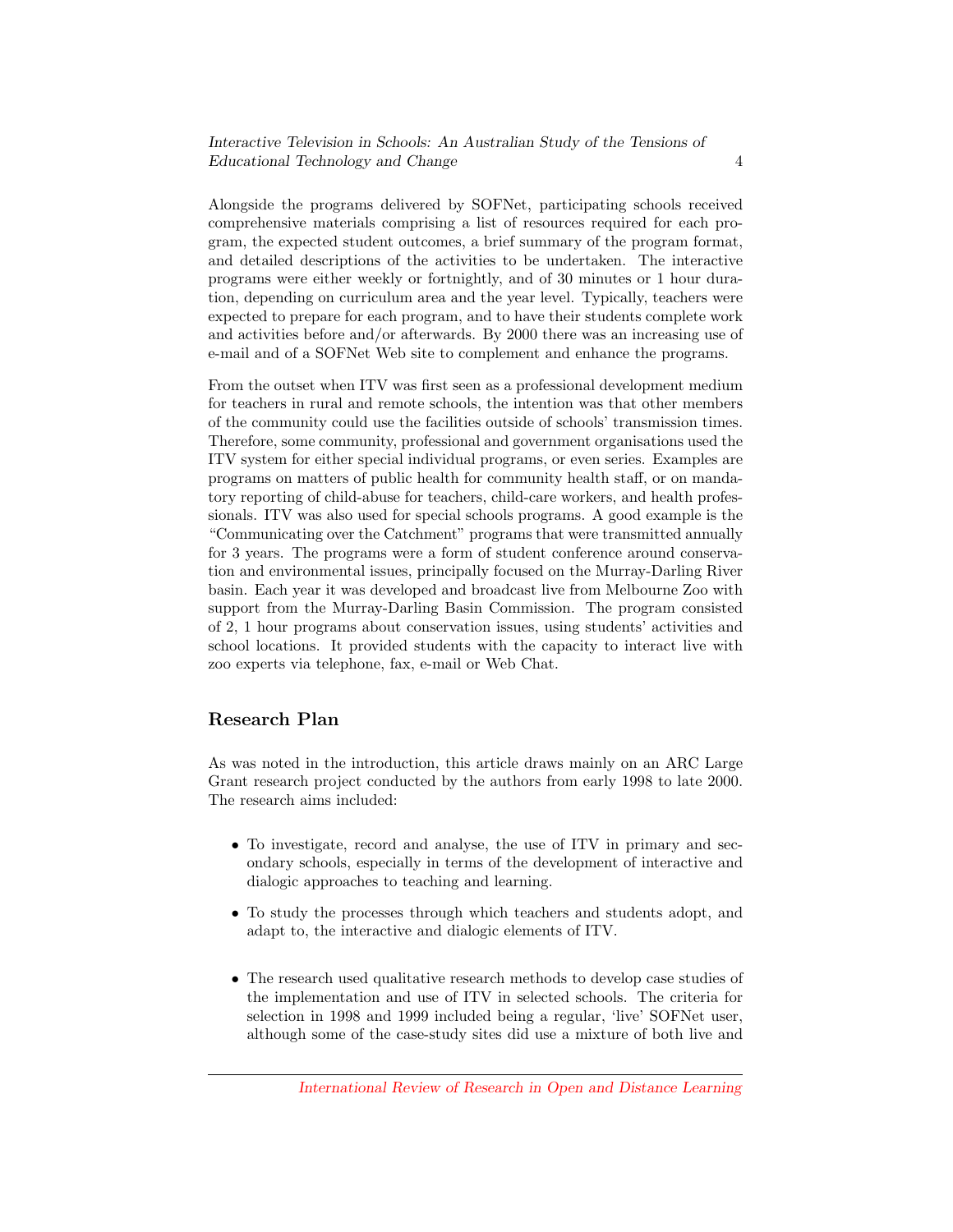<span id="page-4-0"></span>taped programs. The 2000 fieldwork focused on the use of videotaped programs, although covering live programs (usually professional development) where offered.<sup>[2](#page-15-1)</sup>

The case studies involved the use of several different methods, from the collection, collation and analysis of documents, through interviewing of key informants, to observations of ITV lessons in schools, meetings and ITV production sites. Using the transcriptions of observations and interviews, together with the other material collected, the data were reviewed to identify key themes that emerged, and organised using the Non-numerical Unstructured Data Indexing, Searching and Theorising (NUDIST) qualitative data analysis software.

The first phase of the research in 1998 involved the selection of seven primary schools, five Victorian and two interstate primary schools, each being from either a country, regional or metropolitan region. Two were non-government schools. Each primary school ITV case study was conducted simultaneously and, where possible, covered the STEPS and PALS programs. Throughout the year teachers were invited to discuss the children's learning through ITV, as well as their own experiences of teaching with, and alongside, ITV. Typically, the ITV broadcasts were only part of the timetable for the particular curriculum area and the teachers worked with the children 'off-air' in other timetabled sessions. Selections of these lessons were also observed in addition to the actual ITV broadcast sessions that were watched, either live by the class, or taped and played back at another time.

The second phase of the research in 1999 involved six Victorian and one interstate secondary school. The curriculum areas selected for study at these schools again were chosen from those offered to secondary schools via ITV. In addition to the specific focus on the case studies, a sample was also made of other uses of ITV in the schools and by the Department of Education.

The research also extended into 2000, principally because the shift to video use was occurring and this was seen to be of significance. This involved follow-up work in the schools covered in 1998 and 1999, plus one new primary school and two new secondary school case studies which became involved in using SOFNet. We studied a total of 17 schools using SOFNet out of 98 registered 'users'.

#### Research Overview

A total of 123 SOFNet participants were interviewed for this research project. This included: (a) 25 teachers; (b) 95 students ranging from Grade 1 to Year 11 (individual and group interviews); (c) two program developers/presenters and (d) one Department of Education manager. Over 60 site-visits were made for classroom observations and other fieldwork, together with visits to pre and/or post program classroom sessions, production sites and so forth. It was during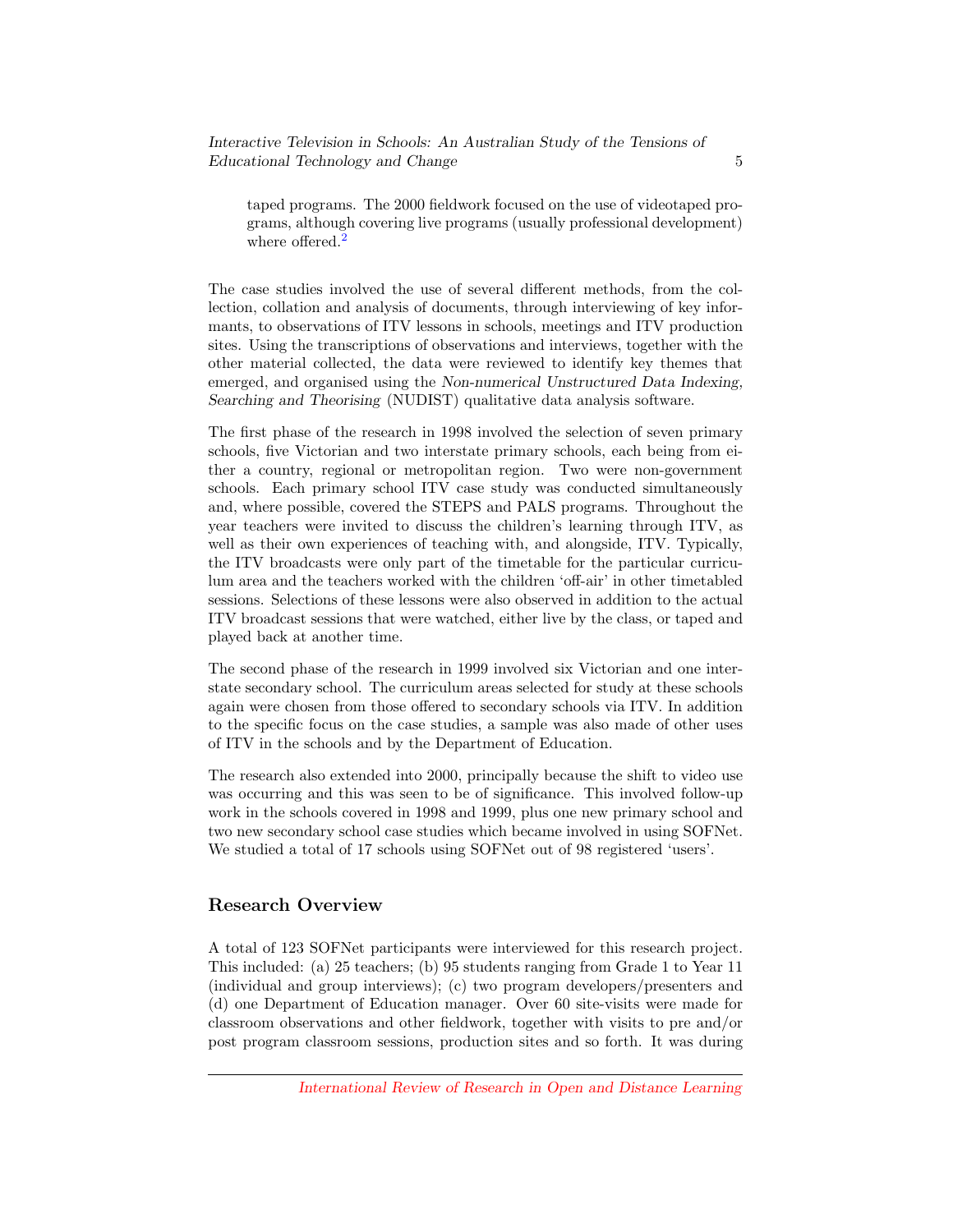the school visits that teachers raised many administrative issues that inhibited or limited their use of SOFNet. The most prevalent factors were program scheduling and school timetables that dictated whether SOFNet was adopted in schools. These factors consequently posed problems in conducting the research, especially around scheduling observations of SOFNet classes.

A major factor contributing to schools' difficulties in adopting SOFNet was the insufficient period of notice of program schedules and content and the flexibility of schools' approaches to ITV affected each SOFNet program's effectiveness. If a program could not be scheduled easily into a school timetable or there was inflexibility in the manner and timing of the school's viewing of the program, classroom teachers could not always access the live and taped broadcasts to suit the children's learning, and could not customise the programs to fit their circumstances. This was particularly a problem in the secondary schools where the timetables were more rigid and often led to programs being taped for later use. In secondary schools, programming schedules are required well before the next year's timetable is set. In primary schools, program content details are required well before the term's curriculum is planned so that not only can the SOFNet programs be scheduled, but also so they can be integrated into the curriculum in a meaningful way. The teachers' use of the program notes in their curriculum planning depended on their receiving this information well ahead to allow long term planning. The normal SOFNet scheduled procedures (a fortnightly program schedule publicised in the Education Department's newspaper, Education Times) were inadequate in these respects, often resulting in the teacher's deciding not to participate.

Even the normal schedule procedures were not always adhered to, consequently program information and materials arrived so late as to render the schools' use of programs ineffective. For example, information and materials for the interactive Horizons programs for gifted students were received either the day before, or on the day the program was to be broadcast. On occasion, some programs were never publicised at all. While other programs provided information 2 weeks in advance, teachers felt this too was inadequate. Teachers thought that, as had happened in 2000, delivering resources electronically would increase the notice. However, it seemed that the time saved by online distribution of information about schedules and special programs was used by the program administrators to ease their schedules. As they no longer had to allow for possible postal delays, schools received notices even later! In some instances, special programs were so poorly publicised that schools were not even aware that they existed until the research team contacted them to see if they intended using the program. Due to the research team's regular contacts with the program-makers and administrators, it was often the case that the team would be providing advanced notice of forthcoming SOFNet programs, content and timing. This had the effect of influencing the nature of the research and potentially its outcomes. It was clear that, in some instances, schools were able to be observed only because they chose to view a program on the basis of information we provided in the course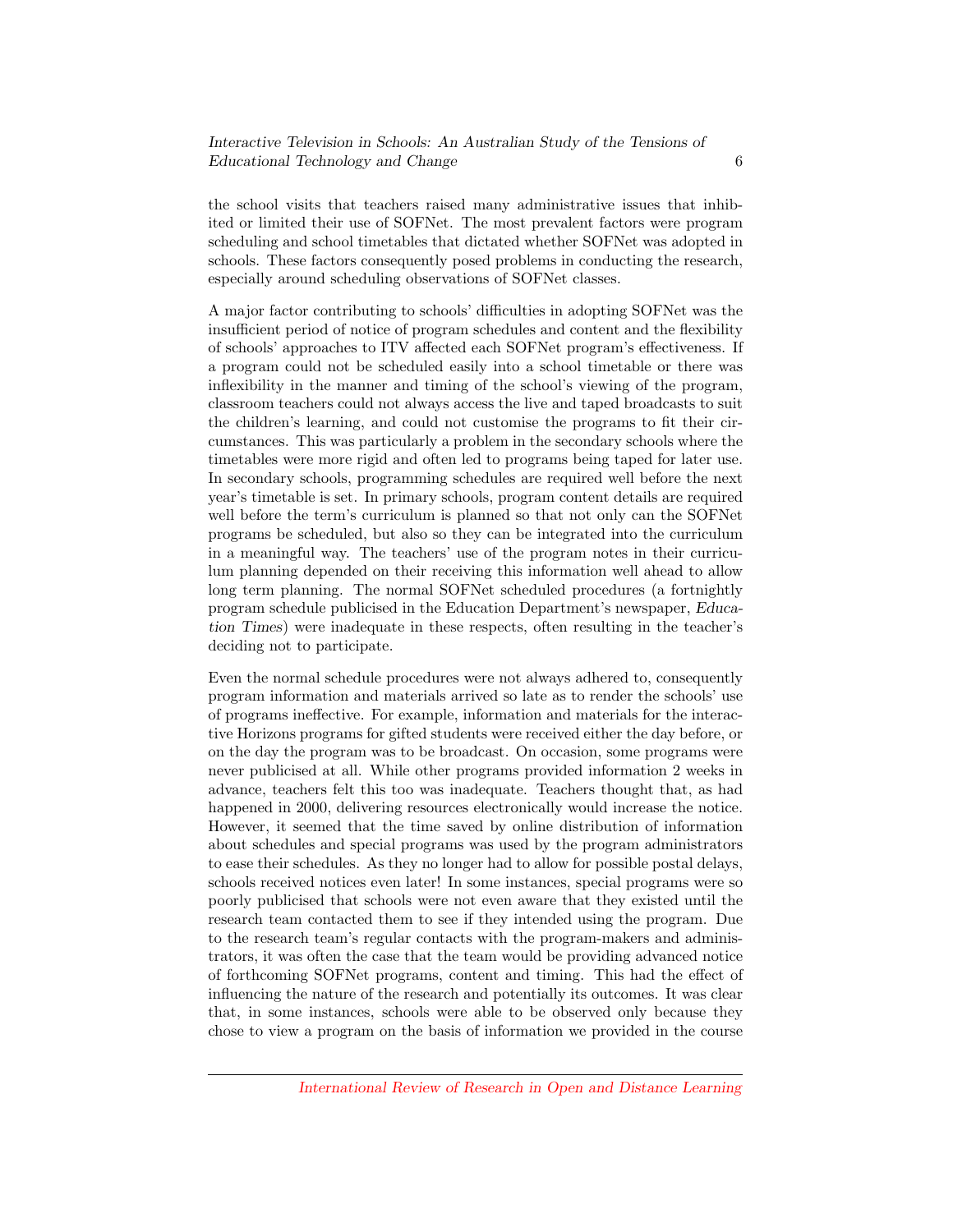of establishing if they were likely to use that forthcoming program.

As noted previously, ITV broadcast sessions and pre and/or post lessons were observed by the research team. When two or more case study schools were using the same program live, often doing the pre/post activities immediately before and after broadcasts, the team endeavoured to cover all the sites so that comparisons could be made later by the researchers. Generally, however, single observations were made and recorded by either hand-written or laptop written notes which were then fully written later and subsequently coded as described below.

## Overview of the findings

The researchers offered to provide a confidential summary of findings to each school that was tailored for them. In addition, similar tailored summaries were offered to program makers and the managerial team for SOFNet. As a result the research team was also invited to present a summary to some of the key government bureaucrats responsible for educational technologies (Evans et al., 2000a). During the course of these presentations the key issues involved in the operation of SOFNet were discussed, as were the issues involved if it were to continue. We present an overview of two main issues, interaction and the shift to video, before outlining additional points we conveyed to the participants. Although our research was not an evaluation, it yielded some findings that served a similar purpose. It was considered that the sharing of such findings with the research participants was a way of ensuring that they benefited from the research as well as the researchers and the scholarly and educational communities more generally.

#### Interaction

The interactive elements of the SOFNet programs were valued as central to the use of ITV by the teachers and children, and to the program makers and SOFNet management. In order to manage the numbers of live-to-air interactions, typically a few schools would be nominated to interact for a particular program. This would be done in advance so that the teachers could make the necessary arrangements for children to use a phone in an adjoining office or a mobile phone away from the classroom to prevent acoustic feedback. The interactive elements took many forms. They could be live-to-air question and answer sessions between children and the program presenters, for example in a LOTE area where matters of pronunciation were important. Or they could be tasks for the children to do which they would then fax to the program makers and discuss with them by phone. All schools would be encouraged to interact 'off line' so, for example, comments on other schools faxed work, or on e-mail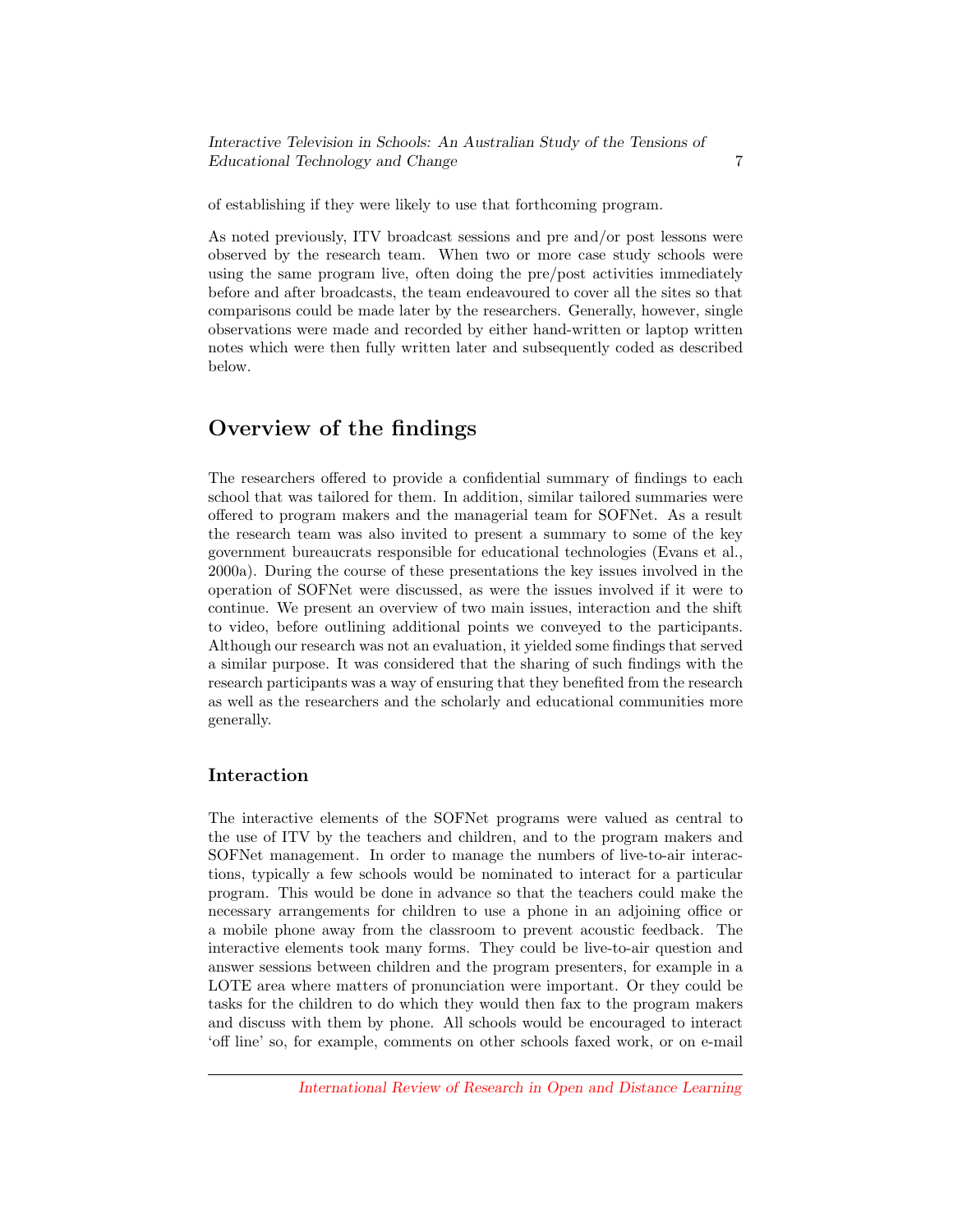queries, and so forth, would be provided on-air in the next program. The intention being that to mention a school and a child on air would encourage the interactive participation in the program.

When schools were able to participate, interaction became an important part of the learning process for the students and an important professional tool for the teachers. For students, interactive points in the programs were particularly motivational and provided a pacing mechanism for their learning. The interactive elements encouraged all students to enter into a dialogic process within the class. Students generally focused intensely on the ITV interaction and the motivation of preparing a response improves the importance and quality of the shared experience. In both secondary and primary classrooms it was a motivational highlight for the children to talk to the presenters and to be an audible part of the satellite transmission or to fax questions or class work during or after the program and to have it acknowledged by the presenters subsequently.

For teachers, particularly in rural schools, it was a chance to see how other teachers and children interpreted the lessons and to see from another teacher's viewpoint if they were proceeding appropriately. In languages particularly, the program served as a model for correct pronunciation to teachers. These were not qualified LOTE teachers, indeed, with few exceptions, the teachers also had no prior experience in either speaking the particular language. Some of the teachers we observed had developed a considerable facility in the LOTE being taught and this was all due to them using the ITV programs and resources over a few years. A few had also decided to undertake further study in the particular language mainly because they had become intrinsically interested in it, not merely to enhance their skills.

The interactive elements of SOFNet helped create a sense of community amongst the participating schools. There were instances of teachers contacting other teachers they had 'met' through SOFNet programs. This new community or network was particularly valued by rural schools who see themselves as isolated from the mutual benefits that suburban schools enjoy by working together on educational, sporting and cultural activities. The opportunity to have a window on other schools was also sustained by the program makers who often used schools as locations to shoot particular scenes for programs. Hence, interaction and dialogue becomes located socially and geographically for the persons involved and is not merely about squirting stimuli-responses back and forth via cable or satellite.

The regular interactive broadcasting of the programs provided momentum for keeping pace with the sequence of the syllabus and not letting other factors interfere with planning and timetabling. Teachers found that, as the interaction declined, especially by 2000, it became easier to skip programs and then fall behind the necessary pace to cover the required learning in a term.

A common comment made in the students' interviews was that they liked watch-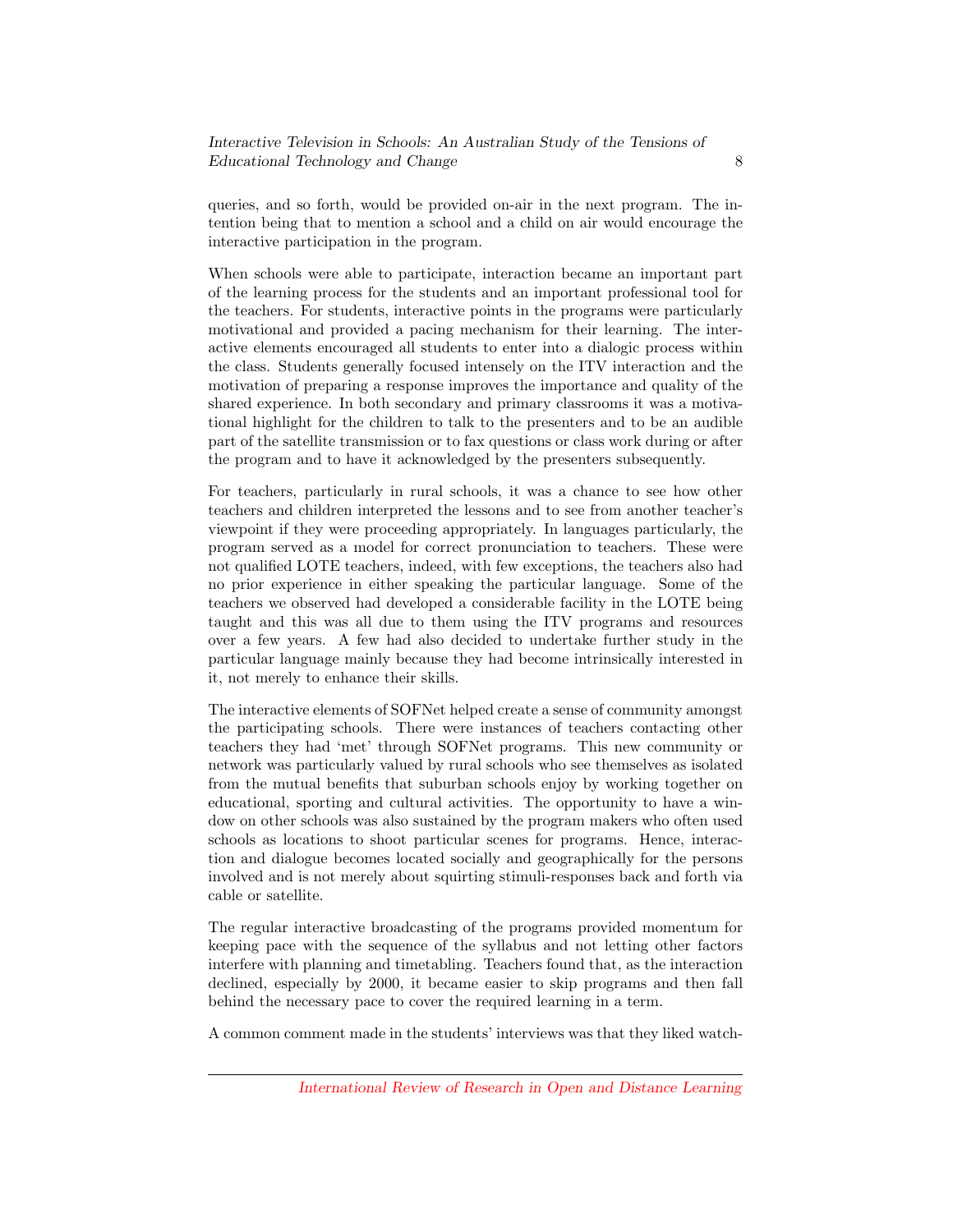ing and hearing other children interact. They participated in a form of vicarious interaction themselves when others were involved. Our classroom observations bore this out, as it was often noted that the students' attention was more focused on the program when interaction was occurring, than when it was not. Of course, when their school was nominated to interact live the excitement was palpable in the primary schools, and even secondary students exhibited heightened interest. The most common recommendation made by secondary and primary students was the involvement of school students in all programs, both through location shoots in schools and especially through interactive elements in programs. A Grade 6 metropolitan student noted that, '(i)t's easier for us to learn when they do it with other students...because they ask questions and they do the same things we would do if we were there.' Even secondary students responded positively to the interactive element because they could ask questions on the spot and the answers had the credibility of seeming honest. They showed a cynicism about mainstream broadcast television saying that with ITV they didn't use 'media manipulation' in answering as the presenter 'always gave them what he knew or thought, not what people wanted to hear.'

#### Video-recorded programs

Due to the administrative problems and the timetabling difficulties which larger schools experienced, it was very difficult to sustain even a modest number of schools using the programs in the interactive way that they were designed. Instead of addressing these problems, SOFNet as an interactive classroom curriculum provider was put into a slow glide toward oblivion. During late 1999 and into 2000 there was a gradual reduction in both interactive segments and school location shoots, also live programs were removed and replaced with tapes of previous programs. By 2000 plans were afoot to turn the live SOFNet programs into taped programs that would be transmitted for schools to record. However, even during the shift away from live and interactive programs, where the difficulties of administration might be expected to be greater, the administration was seen by the teachers to be as inefficient. Teachers complained that particularly the STEPS program notes had continued to be too late for effective planning (arriving in the last week of the preceding term). Though PALS materials did arrive on time, the program did not always match the notes received which meant that the essence of the lesson could be lost because the teacher and students could not follow the content as they had no vocabulary to consult. Teachers were frustrated that they could not plan their curriculum adequately, budget for materials for Science activities and, in the case of the Horizon programs, the lateness of detail meant no preparation could be done at all and the lessons could not be integrated into the school program in any meaningful way.

Contrary to what teachers had been led to believe would be the case, in the video programs STEPS did not incorporate students' work and had little video

[International Review of Research in Open and Distance Learning](http://www.irrodl.org)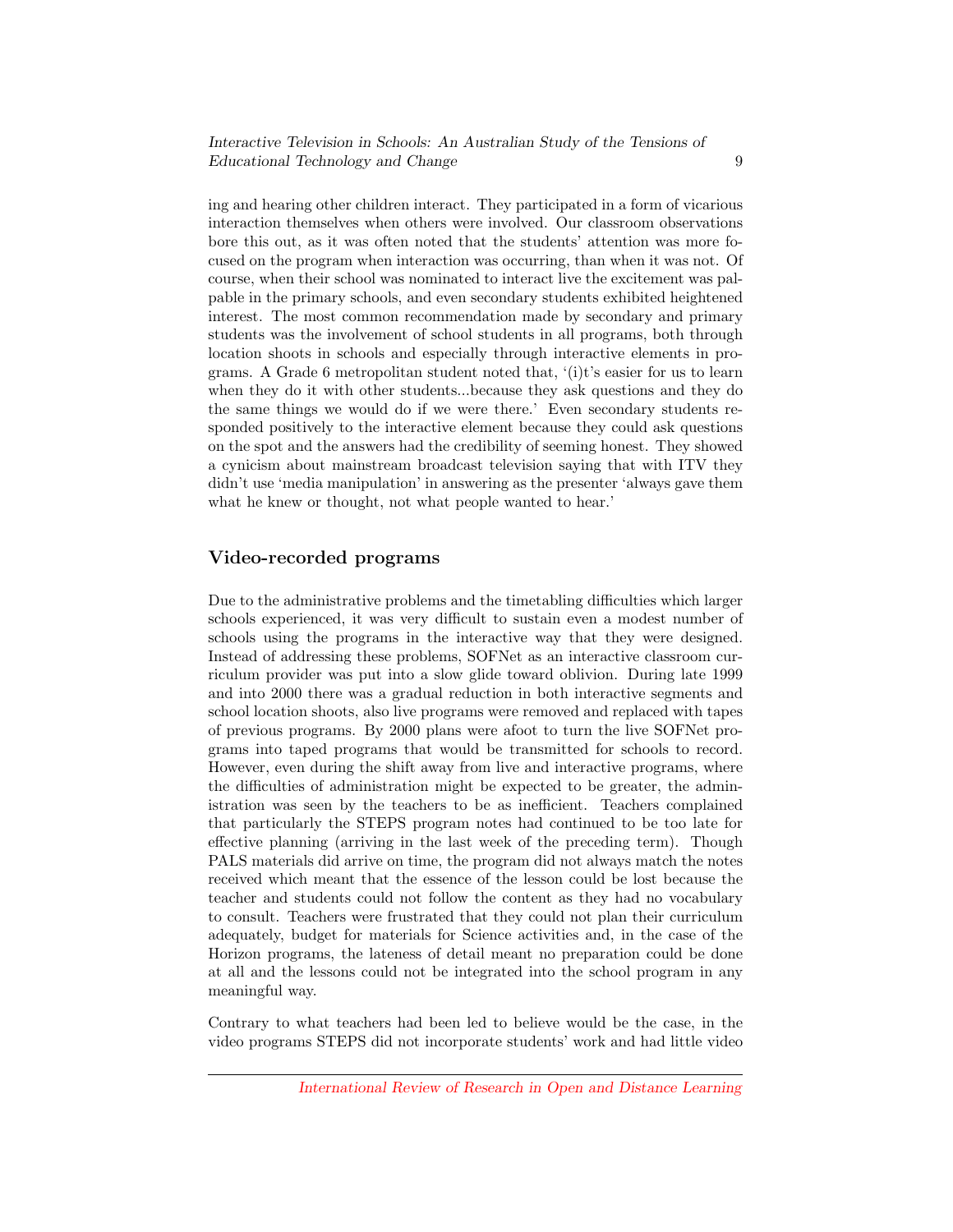footage in schools or with promised student involvement in other forms replacing the interactive elements. Though the PALS programs allowed for flexible timing and review as anticipated, the teachers thought the quality of the programs on video had deteriorated and was repetitive of earlier programs with the teachers having to edit them for class use. Students had lost interest and were bored with the programs with the interactive element removed, as without the network of communicating schools and presenters, the activities seemed lacking in authentic 'real world' purpose. Teachers thought that few newcomers to SOFNet would persist with the programs in their new format.

These difficulties were of less concern in the secondary schools, as they had often used some or all the programs by video recording as a way of overcoming timetabling difficulties. A new series of science programs called TREK was designed with no interactive elements and was well received by students. However, the interactive Horizons programs, despite their lower production values than the TREK programs, seemed to provide an immediacy and a currency in its curriculum elements which the students responded to with enthusiasm. The secondary students expected a Web presence for programs such as these and were keen to follow-up particular programs researching via a designed Website with links to other useful and relevant sites. Secondary school students recognised the potential of e-mailing questions to the expert guests and program presenters as perhaps being more efficient than phone interaction.

The programs had met criteria for effective television and video (Bates, 1984; Crooks, 1990; McMillan, 1994) including clear communication of the purpose and intent of each program; a familiar program structure presented by enthusiastic and plausible presenters who personalise the medium for the student audience; as well as designed active engagement of the students in their learning, such as through the interactive activities, and appeared to be providing a resource with localised content and presenters that was a welcome addition to the secondary curriculum.

## Summary of points additional to those above as they were communicated to the participants

#### Positive experiences

- An improved quality of both the STEPS and LOTE programs over their years of production was noted.
- Accompanying written resources of great benefit to designing an integrated curriculum particularly in the primary sector.
- Many teachers only achieved their LOTE language skills through the SOFNet programs and they acknowledged the value of the PALS program as a means of such professional development.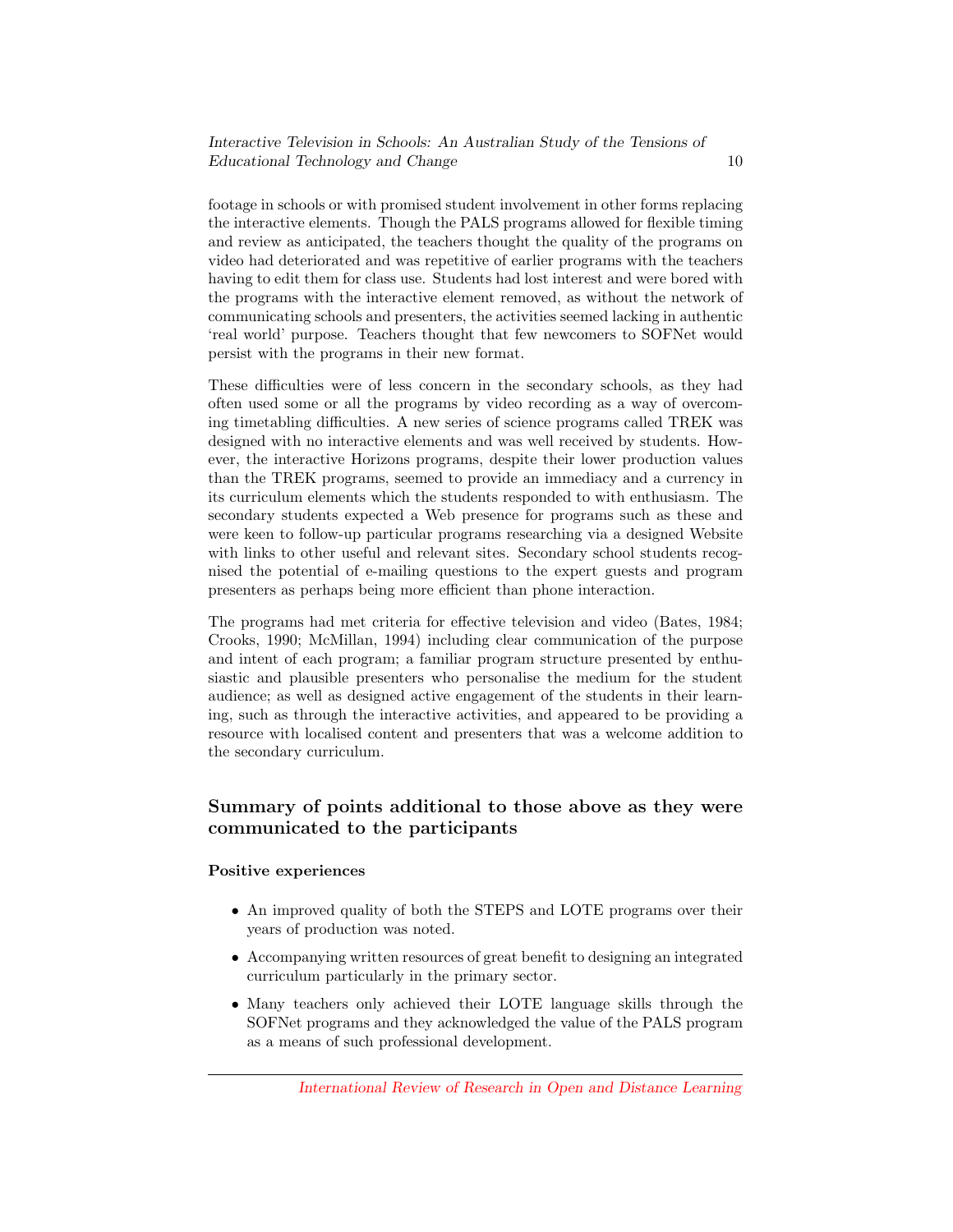- SOFNet programs were particularly useful to the rural and remote schools who had less access to active learning resources like excursions to museums, galleries etc.
- The students commented on the stimulation of learning through ITV. They often found the SOFNet programs more interesting than their traditional classroom lessons.
- The pace and visual impact of the live television programs typically captured the students' attention to a degree that their teachers found difficult to sustain themselves.
- Interactive questioning of expert guests who provided them with feedback was valued by all students whatever the content of the program.

Both teachers and students spoke of the medium catering to visual and aural learners. Poorer readers and younger children who do not read as competently can learn more effectively from this visual medium.

Secondary students, who were able to reflect more articulately about their learning through SOFNet, had perceived that they learned well from a visual medium. Varying the medium and process or style of learning caters to a range of students' learning styles compared with a text based secondary curriculum.

Both primary and secondary students valued the active learning which often accompanied SOFNet programs and if they were involved in small group active learning as part of the program they learned effectively.

#### Negative experiences

- Many of the negative comments were about the first (pre-SOFNet) programs. Many of the schools contacted, who no longer used ITV, cited one of the main reasons as the poor quality of the programs.
- In both primary and secondary classrooms students seemed to find the pace of the PALS and SALS programs too fast and the level of vocabulary introduction too difficult for them. Though the teachers spoke about the motivating aspect of the programs, the students talked of not understanding anything other than the occasional word. The immersion method of continually speaking the language being learned seemed to be too difficult for the both primary and secondary students and the primary teachers often had to translate for their students. Though these problems were responded to after teacher feedback; this continued to be a problem for many students.
- Worksheets supporting the SALS (secondary) programs were considered repetitive and uninteresting by the students.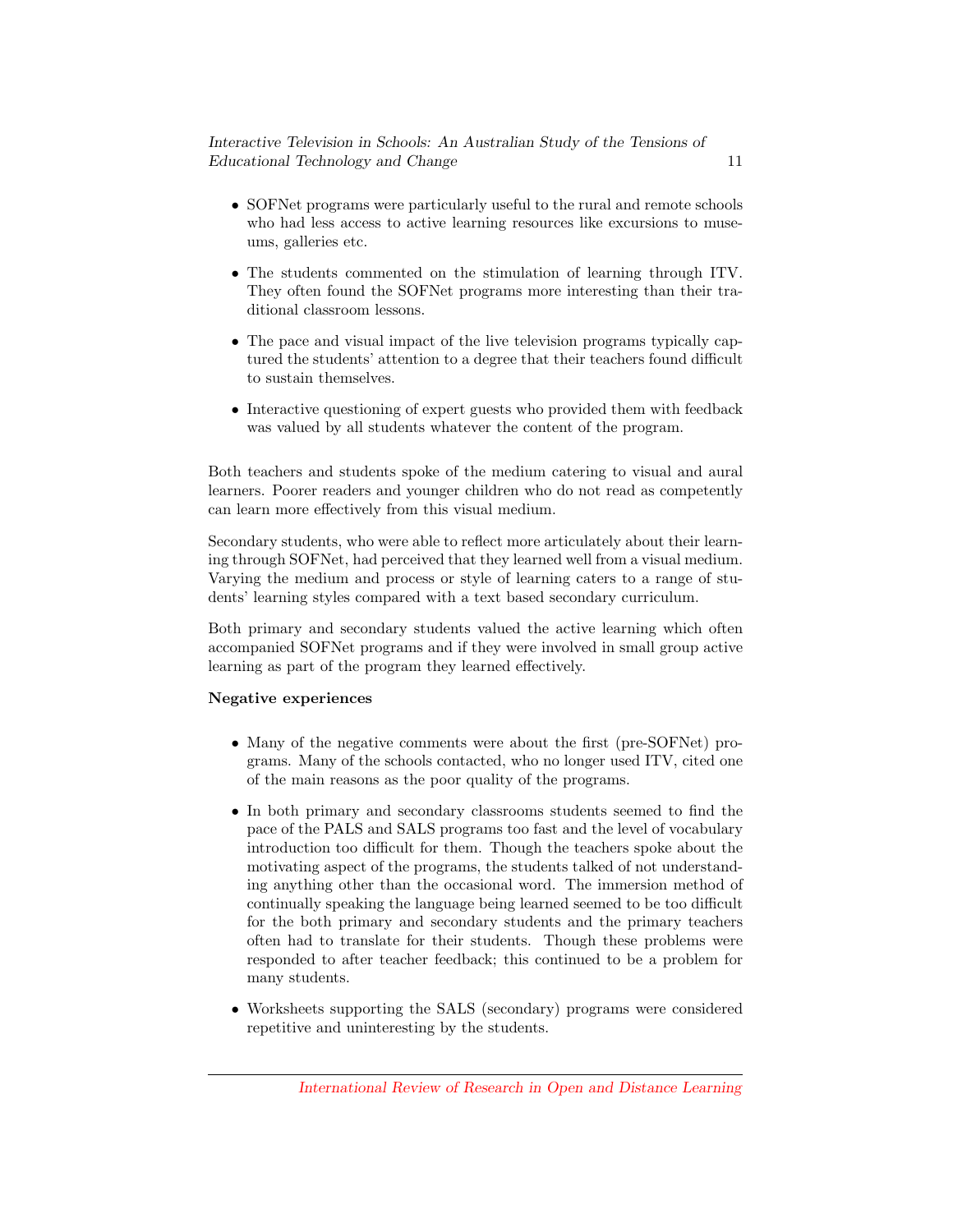The demands of the 'crowded curriculum' also affected the adoption of SOFNet, particularly in the primary schools.

Assessment – there was no formal assessment of student performance after PALS, SALS or STEPS in any of the schools though teachers were aware of students' capabilities in an informal way. However, there did seem to be an overall view that after a few years of language learning via ITV, progress was made and when they reached high school the outcomes were obvious in students' initial competence in language classes. However when questioned most children professed to knowing little and being unable to hold a real conversation with a native (fast) speaker.

By presenting our research to the participants it enabled them to recognise that there were no absolute answers to the question of whether SOFNet was viable and effective or not. The answer rather depended on the viewpoint which one adopted to 'read' the results. For the schools, typically they recognised the positives and wanted someone to fix the negatives or as many of them as possible. Their view was that they wanted SOFNet to continue and be improved. The program makers usually took a positive view too, although their perception of some of the negatives was rather different because they were responsible for them. However, their solutions to the negatives often abraded with some of the positives, especially those concerned with the value of interactivity. The managers viewed it differently again and were more inclined to fix the negatives by abandoning SOFNet entirely. This view had emerged previously in our project as we explain below.

# Concluding comment

The research demonstrated that if one took a qualitative 'insider's' view of the experience of SOFNet, that is an active-user school's view, then the conclusion would be that ITV was a viable and effective medium for use in schools. This would be especially the case in primary schools, even more so for remote or rural schools. However, the difficulties the researchers had in selecting schools to observe, demonstrated that for most schools SOFNet was barely a consideration. For some it was used as a resource, but not as an interactive medium. Very few actually used it in the way it was intended.

We identified during the research that the management in the Department of Education was becoming concerned about the low level of use of SOFNet and the negative responses from schools. This became a big concern for those who were involved in running SOFNet because they could see their operation under threat. They began to compile their own figures of registrations, use etc. However, our own research did not confirm their figures, or at least their interpretation of them. For example, by contacting registered schools we found that many did so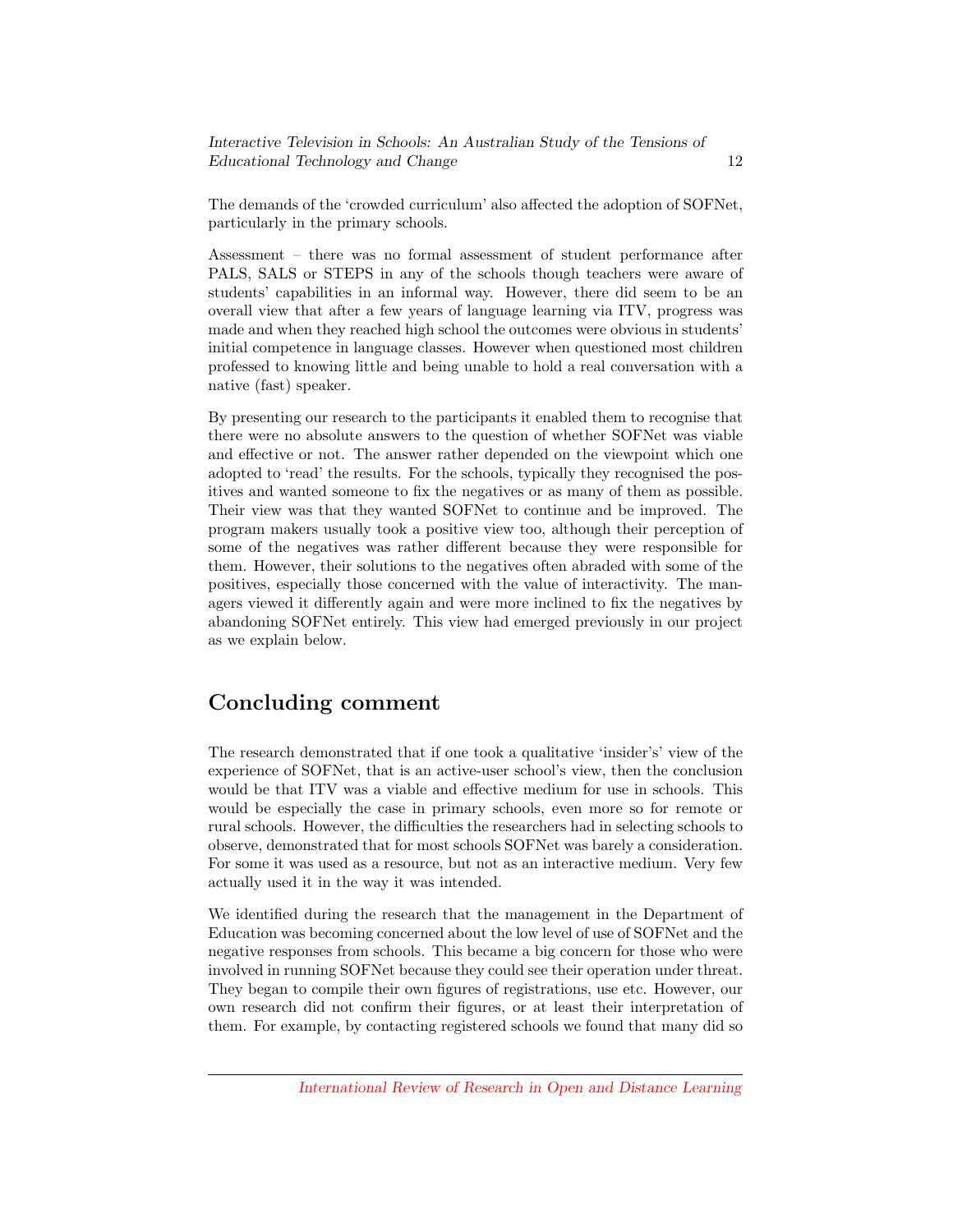merely to get the materials and to tape the programs, much of which was not used. The Department's own evaluation then presented another view that was essentially negative in terms of the viability and feasibility, even if the programs were seen to be generally of high quality.

In essence our research was showing that for the primary schools at least, there was some really good use being made of SOFNet in the few schools that used it. The issue was were these schools just aberrations or was there something to understand from how they used it so successfully? As some of these primary schools were small rural primary schools the government was nervous about reducing their provision, not only on the grounds of equity, but also on the grounds that the social, economic and welfare decline in rural and regional areas was becoming (and remains) a matter of voters' concern.

As for the immediate future, SOFNet is currently in the midst of its fifth name change to Schools' Television hence removing any reference to the now defunct Schools of the Future. Interactive television as an innovative classroom technology and as a regular curriculum provision medium no longer exists and attempts are being made to utilise the network in other ways. The managers are attempting to generate more interest and greater usage of the network by other government departments and agencies; and the Director of Schools has committed to presenting a monthly interactive program for school principals commencing March 2001. A new producer is to be hired and the department's web-site redeveloped over the coming months to better reflect the current state of the World Wide Web.

As we complete this article it is unclear what will finally happen to SOFNet. Certainly, it has been further diminished and is losing even the schools which were committed users. Our research showed that, for those schools who made a commitment, there was a strong benefit for them and they were able to build a real strength around the use of SOFNet. It is also clear that for many schools the difficulties of working with SOFNet's scheduling, for example, was a hurdle they were not prepared to leap. This has contributed to a view in the schooling community that SOFNet is not workable and so it is never considered for use. It is probably this reality which will lead to the demise of SOFNet. However, it is a moot point to know whether, if SOFNet had been implemented differently, particularly with respect to its administration shortfalls, more schools would have used it and there may have been a stronger schooling community commitment to SOFNet.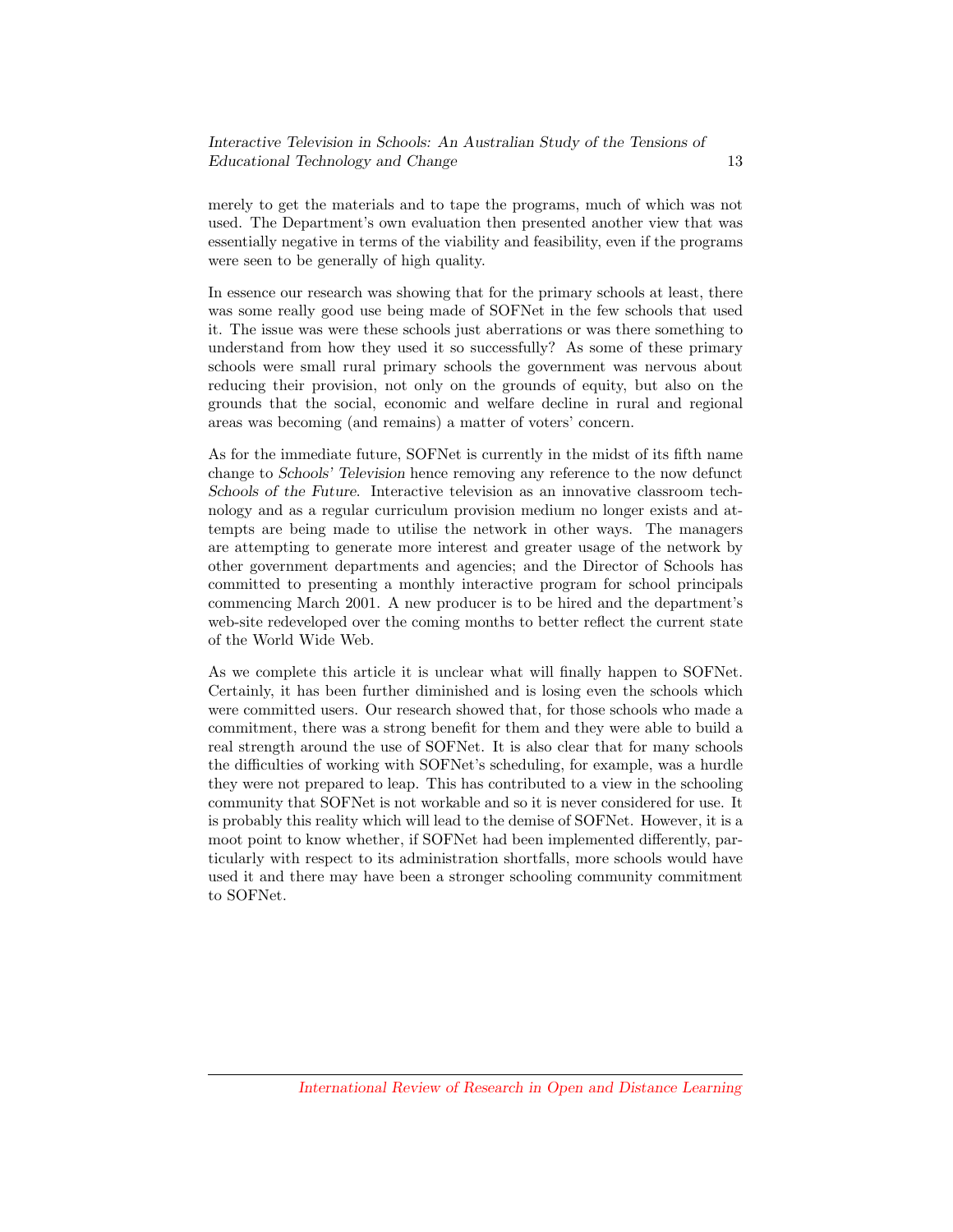## References

- Aliani, R. (1995). Primary and secondary access to languages via satellite (PALS & SALS) projects. In Planning, practice and participation: Conference papers of the Second AFMLTA National Primary LOTE Conference, Melbourne: Modern Language Teachers Association of Victoria Inc.
- Bates, A.W. (1984). Broadcasting in education. London: Constable.
- Crooks, B. (1990, March). The potential of non-broadcast television technologies for learning and the implications for educational television design and research. Broadcasting Research in the Nineties Conference, Tel Aviv, Israel.
- Evans, T. D., Stacey, E. & Tregenza, K. (1999a, May). Investigating teaching and learning in schools through interactive television. A paper presented at the Computers in Education Conference, Melbourne, Victoria.
- Evans, T. D., Stacey, E. & Tregenza, K. (1999b, June). An investigation of the development of dialogic approaches to teaching and learning in schools through ITV. Refereed paper presented at Ed-Media, the Association for Advancement of Computing in Education conference, Seattle, WA.
- Evans, T. D., Stacey, E. & Tregenza, K. (1999c). Interactive television in primary schools: teachers' approaches to enhancing classroom based learning. In Collected papers from the 14th Biennial Forum of the Open and Distance Learning Association of Australia. Open, Flexible and Distance Learning: Challenges for the new Millennium, (pp.111-118). Deakin University: Geelong.
- Evans, T. D., Stacey, E. & Tregenza, K. (1999d, November). Interactive television in primary schools: Children's experiences of learning with SOFNet. Australian Association of Research in Education conference, Melbourne.
- Evans, T. D., Stacey, E. & Tregenza, K. (2000a). Selective summary and recommendations on the use of SOFNet in schools during the period 1998-early 2000. A report prepared for the Victorian Government Department of Employment Education and Training senior staff.
- Evans, T. D., Stacey, E. & Tregenza, K. (2000b, December). Close encounters in distance education: Research issues from case-study research on interactive television in schools. Paper presented at the Research in Distance Education Conference, Deakin University, Geelong.
- Evans, T. D. & Tregenza, K. (1993). Interactive television for teachers' professional development: Some preliminary findings. A paper presented at the Research in Distance Education 1993 seminar, Deakin University.
- Evans, T.D. & Tregenza, K. (1996a, May). Issues from three case-studies of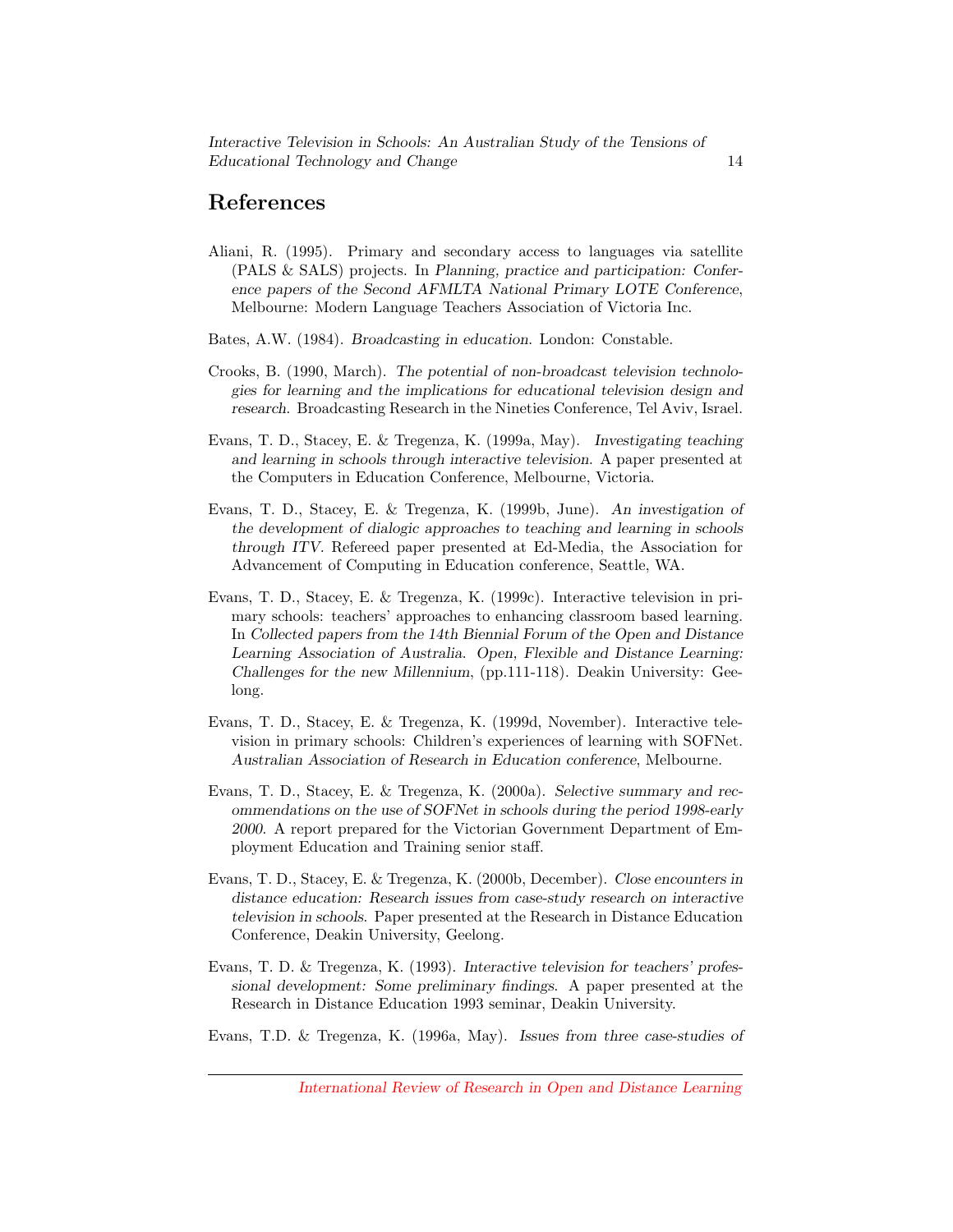the use of interactive television in Victoria, Australia. A paper presented at the Canadian Association of Distance Education conference, University of Moncton.

- Evans, T.D. & Tregenza, K. (1996b, November). Schools and SOFNet: Findings from a case-study project on the use of interactive television in three Victorian Schools. A paper presented at the Australian Association for Research in Education Conference, Singapore.
- Haughey, M. & Roberts, J. (1996). Canadian policy and practice in open and distance schooling. In T.D. Evans, & D.E. Nation, (Eds.), Opening education: Policies and practices from open and distance education (pp. 63-76). London: Routledge,.
- McMillan, R. (1994). Some keys to unlocking learning with television. In M.S. Parer (Ed.), Unlocking open learning, Centre for Distance Learning, Distance Education Centre, (pp.107-119). Monash University: Churchill.
- Meisalo, V. (Ed.). (1996). The integration of remote classrooms. Helsinki, FI: Dept. of Teacher Education, University of Helsinki.
- Victorian Department of Education (1997). What is SOFNet?: Victorian Department of Education satellite TV (Video). Department of Education, Melbourne, Victoria.